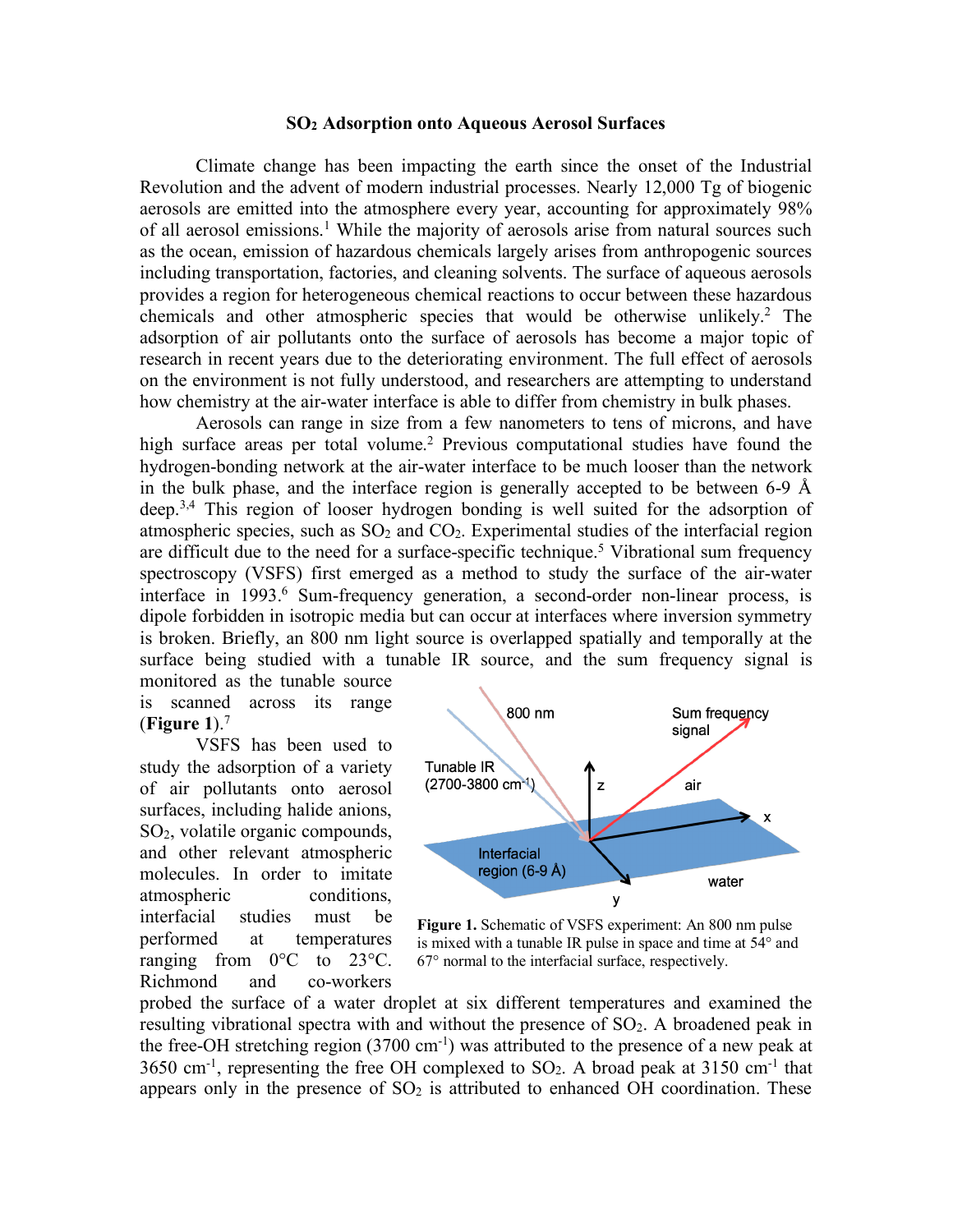features were enhanced as temperature was lowered (**Figure 2**), leading to the conclusion that  $SO<sub>2</sub>$  adsorption to the water surface increases with decreasing temperature.8

It is only within the past few years that molecular dynamics simulations have begun to examine the microscopic behavior of  $SO<sub>2</sub>$  adsorbed onto the surface of a water droplet. In 2013, Richmond and co-workers performed *ab initio* Molecular Dynamics simulations to characterize the hydration environment of  $SO<sub>2</sub>$  at the surface of a water droplet. Simulations were performed at 300 K and at 210 K to mimic conditions of the upper troposphere. The simulations found that the most popular bonding interactions between  $SO<sub>2</sub>$  molecules and surface water were "S," "SO," and "SOO," which involve a single bond through the sulfur, and one and two bonds with the sulfur oxygens, respectively. The room temperature simulation found a 4.6% reduction in "S"



H2O:air interface (gray traces) and the H2O:SO2 interface (colored traces) at different temperatures.

interactions and an 8.6% reduction in "SOO" interactions, as compared to the 210 K simulation.9 This is in agreement with the findings from VSFS experiments at the  $SO_2:H_2O$  interface performed at a variety of temperatures, indicating that  $SO_2$  is more effectively able to interact with surface water molecules at colder temperatures, such as those of the upper troposphere.

Richmond and co-workers were able to form a picture of the typical bonding interactions of an  $SO_2$  molecule at the interface. In the 300 K simulation, the  $SO_2$ molecules at the surface were twice as likely to be unbound. The  $SO<sub>2</sub>$  is then likely to form one bonding interaction through the sulfur atom, and subsequently will form either one or two bonding interactions through one of its oxygen atoms. This information about how the  $SO<sub>2</sub>$  binds to surface waters will help future researchers to understand the exact mechanism of how  $SO<sub>2</sub>$  is able to undergo heterogeneous reactions to form secondary pollutants.

In 2017 Francisco and co-workers investigated the adsorption of  $SO<sub>2</sub>$  onto the surface of various sizes of nanodroplets using Born-Oppenheimer Molecular Dynamics simulations. Because of the wide spread of aerosol particle sizes in the atmosphere, it is important to examine the differences of gas adsorption onto the surface of different sized aqueous aerosol particles. The simulation was run with water droplet sizes of 24, 48, 96, and 191 water molecules, and the results showed that decreasing droplet size increases the probability that  $SO_2$  molecules will not be bound to the surface water molecules.<sup>10</sup> Interestingly, the results showed that the most probable interaction between  $SO<sub>2</sub>$  and water molecules on the surface of a nanodroplet is through the oxygen atom of the  $SO<sub>2</sub>$ , which is the same finding in the MO simulations performed by Richmond and co